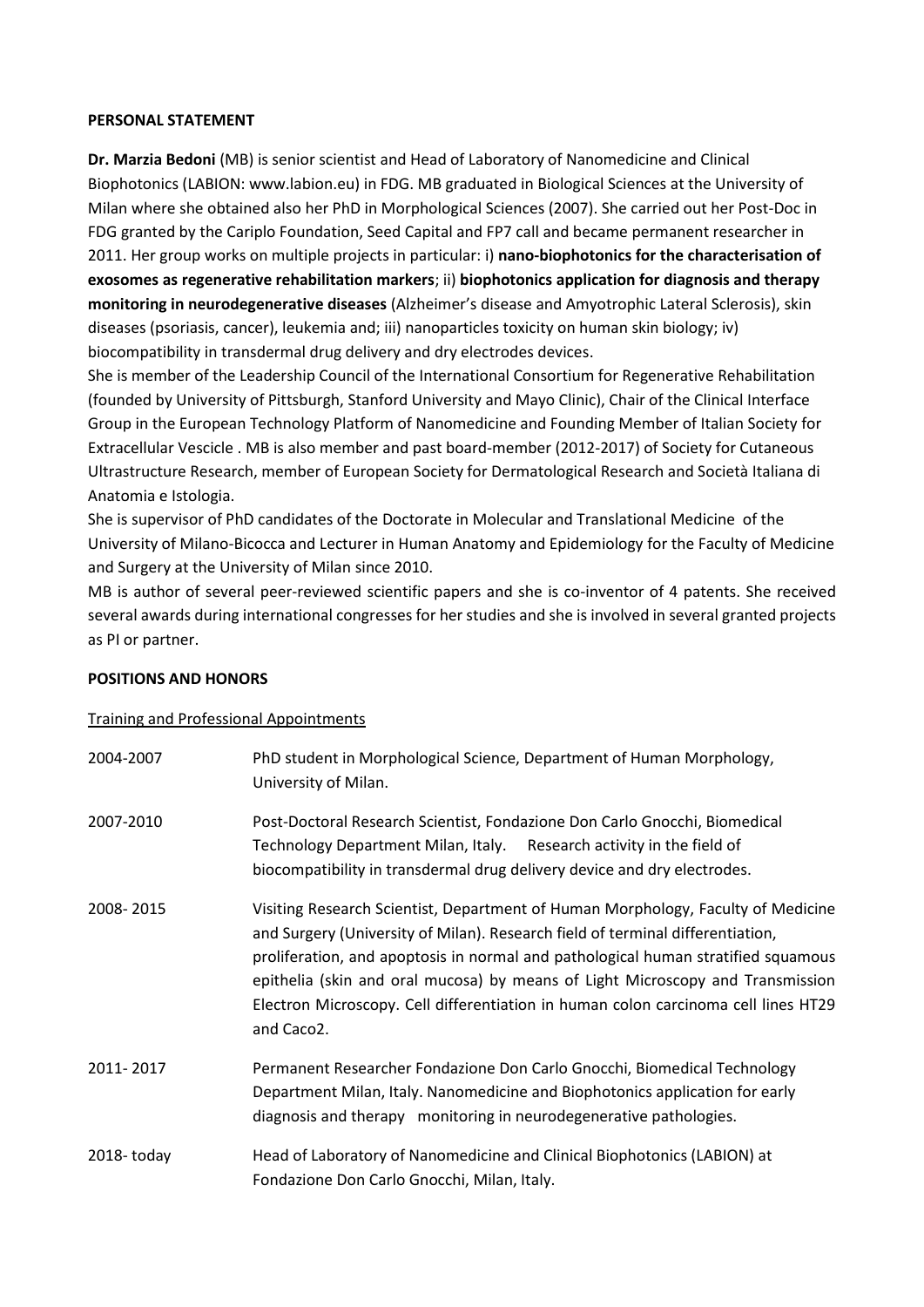### Honors, awards and fellowships

| 2004-2007  | Full scholarship for a PhD position in Morphological Science at the University of<br>Milan (Italy).                                                    |
|------------|--------------------------------------------------------------------------------------------------------------------------------------------------------|
| 2006       | "Best Poster Presentation Award": 33rd Annual Meeting of the Society for<br>Cutaneous Ultrastructure Research (SCUR)", Warszawa, Poland 8th-10th June. |
| 2007       | "SCUR 2007 Travel Grant": 34° Annual Meeting of Society for Cutaneous<br>Ultrastructure Research (SCUR). Prague, Czech Republic 14th -16th June.       |
| 2009       | "SCUR 2009 Prof. D. Innocenzi Memorial Grant" 36° Annual Meeting of Society for<br>Cutaneous Ultrastructure Research (SCUR). Firenze, 11th-13th June.  |
| 2011       | "ESDR 2011 Travel Grant". 41st Annual ESDR Meeting. Barcelona, 7th-10<br>September.                                                                    |
| 2012-2017  | Board Member Society for Cutaneous Ultrastructure Research (SCUR)                                                                                      |
| 2018-today | Leadership Council Member of International Consortium for Regenerative<br>Rehabilitation from University of Pittsburgh                                 |
| 2019-today | Chair Clinical Translation and Social Impact Group - European Technology<br>Platform of Nanomedicine                                                   |

## **RESEARCH SUPPORT**

# Meeting Organization

- **2006** III Symposium of Cellular Biology of Epithelia. Department of Human Morphology, University of Milan, 6th November. Event ECM 4512-260622.
- **2008** Eziologia, Diagnosi e Terapia della Burning Mouth Syndrome. Department of Human Morphology, University of Milan, 6th October. Event ECM 4512-8038311.
- **2009** EuroNanoBio Roadmapping Workshop, Fondazione Don Carlo Gnocchi ONLUS-IRCCS S. Maria Nascente, Milan, 12nd-13rd October.
- **2010** European Technology Platform General Assembly, Fondazione Don Carlo Gnocchi ONLUS-IRCCS S. Maria Nascente, Milan, 14-15 October.
- **2012** NanoBio Europe, JRC, Varese, 18-20 June
- **2017** 44° Annual Meeting of SCUR. UNIMI Milan 8-10 June. - LABION Workshop - The promise of circulating miRNAs as disease biomarkers:clinical, analytical and technological challenges. 19 December, Fondazione Don Carlo Gnocchi IRCCS Milano
- **2018** Meet Me Tonight, la Notte dei Ricercatori
- -**2020**
- **2019** Nanoinnovation 2019/2020, Roma, NANOMEDICINE: applications from bench to bedside
- **-2020**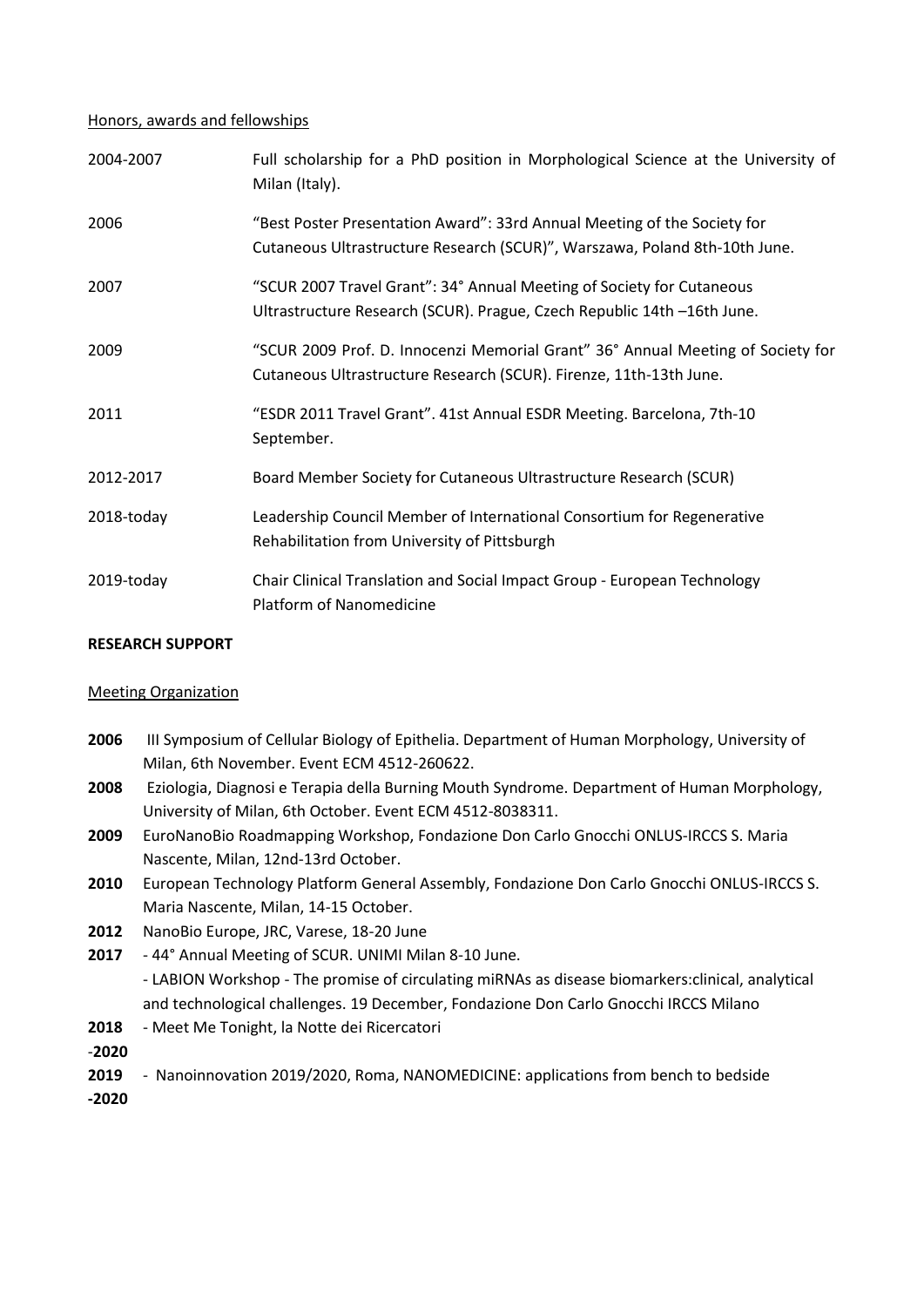# Funded Grants

- 1) Italian Ministry of Health, Conto Capitale (2020-2022). "Reabilomica: studio delle vescicole extracellulari come biomarcatori per il monitoraggio del trattamento riabilitativo e della rigenerazione tissutale in pazienti colpiti da ictus". (PI: M.Bedoni) 230.000 €
- 2) Fondazione Regionale per la Ricerca Biomedica (FRRB), Call for collaborative projects II (2020-2023), " New frontiers of engineered nanovectors to improve treatment efficacy and safety in neurological disorders". (PI: M. Bedoni) 3.500.000 €
- 3) Italian Ministry of Health, Ricerca Finalizzata (2019-2022). " Towards a powerful tool for the stratification of amyotrophic lateral sclerosis patients: salivary biomarkers detection by the combination of Raman spectroscopy and MALDI-TOF spectrometry" (PI: Cristiano Carlomagno) 130.000€
- 4) 2020-ICT-CSA (2017-2020), " In-depht support for innovation and exploitation in Smart System Integration". (PI Unit: Dr. Furio Gramatica). 1.499.000 € (48.250 to Labion FDG)
- 5) Italian Ministry of Health (PI: M. Bedoni):

-Analisi Raman di fluidi biologici come tool analitico per la diagnosi del morbo di Alzheimer - Caratterizzazione di esosomi circolanti come nuovi marcatori prognostici nei pazienti colpiti da ictus

- Ruolo degli esosomi nella patogenesi e nella diagnosi della malattia di Alzheimer
- 6) EuroNanoMed II, 5th Joint Call (2014-2017) "NanoPlasmiRNA,". (PI: Dr. R. Vanna). 490.000 € (250.000 € to Labion FDG)
- 7) H2020-NMP-CSA-(2014-2015), CSA, "Enabling NAnomedicine TRANSlation"(PI: Dr. Furio Gramatica). 1.070.525,00 € (90.000 € to Labion FDG)
- 8) EuroNanoMed II, 4th Joint Call (2013) "InNaSERSS,". (PI: Dr. C. Morasso). 440.000 € (200.000 € to Labion FDG)
- 9) FP7-Health-2012 (2013)-Innovation-1-Coordination and Support Action. " NANOMED2020— Enabling the European Nanomedicine Area until 2020″ (PI: Dr. Furio Gramatica). 620.000 € (45.000 € to Labion FDG)
- 10) Ministero della Salute, Conto Capitale, (2012). (PI: Dr. F. Gramatica). 800.000 € (300.000 € to Labion FDG)
- 11) Fondazione Cariplo: (2012) "MULAN". (PI: Dr. F. Gramatica). 485.000 € (50.000 € to Labion FDG)
- 12) Fondazione Cariplo : (2012)"Bando Giovani ricercatori". (PI: Dr. D. Mehn). To Labion FDG 340.000 € (total amount)
- 13) Ministero della Salute, Conto Capitale, (2010). (PI: Dr. F. Gramatica) To Labion FDG 600.000€ (total amount)
- 14) FP7-NMP-2009- Collaborative Support Action (2009-2010). Project title: "Euronanobio- European scale infrastructure in Nanobiotechnology" (PI: Dr. Furio Gramatica). To Labion FDG 123.000 €
- 15) TTSeed Capital: (2009-2010), "Nano for Health, turning nano-innovation into healthcare" (PI: Dr. Furio Gramatica) Labion FDG 250.000 € (total amount)
- 16) Cariplo Foundation: (2007-2009) "Sviluppo di un dispositivo microstrutturato per la somministrazione transdermale continuativa e modulabile di farmaci" (PI: Dr. Furio Gramatica). To Labion FDG 250.000 € (total amount)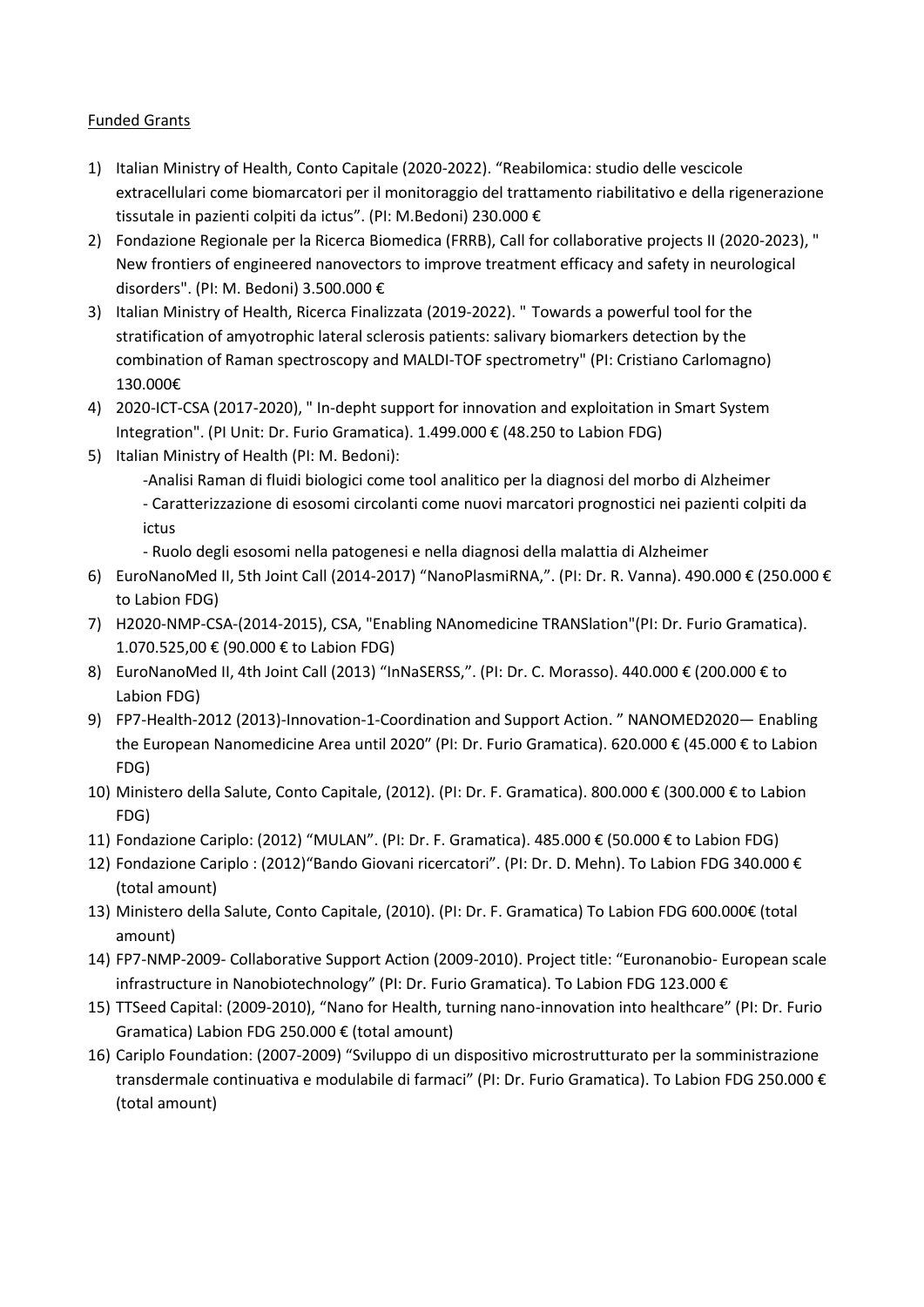#### **SCIENTIFIC PUBLICATIONS**

**2005** 

- 1) Donetti E, Bedoni M, Boschini E, Bertelli AAE, Sforza C, Gagliano N. "Early epidermal response after a single dose of  $\gamma$ -rays in organotypic culture of human breast skin". Br J Dermatol. 2005;153:881-6. Ifg 2.98
- 2) Donetti E, Bedoni M, Boschini E, Dellavia C, Barajon I, Gagliano N. "Desmocollin 1 and desmoglein 1 expression in human epidermis and keratinizing oral mucosa: a comparative immunohistochemical and molecular study". Arch Dermatol Res. 2005;297:31-8. Ifg 1.22
- 3) Gagliano N, Torri C, Donetti E, Grizzi F, Costa F, Bertelli AA, Migliori M, Filippi C, Bedoni M, Panichi V, Giovannini L, Gioia M. "Ochratoxin A-induced renal cortex fibrosis and epithelial-to-mesenchymal transition: molecular mechanisms of ochratoxin A-injury and potential effects of red wine". Mol Med. 2005;11:30-8. Ifg 3.35

#### **2007**

- 4) Bedoni M, Sforza C, Dolci C, Donetti E. " Proliferation and differentiation biomarkers in normal human breast skin organotypic cultures". J Dermatol Sci. 2007;46:139-42. Ifg 2.50
- 5) Gravaghi C, Del Favero E, Cantù L, Donetti E, Bedoni M, Fiorilli A, Tettamanti G, Ferraretto A. "Casein phosphopeptide promotion of calcium uptake in HT-29 cellsrelationship between biological activity and supramolecular structure". FEBS Journal. 2007;274:4999-5011. Ifg 3.40
- 6) Ferraretto A, Gravaghi C, Donetti E, Cosentino S, Donida BM, Bedoni M, Lombardi G, Fiorilli A, Tettamanti G. "New methodological approach to induce a differentiation phenotype in Caco-2 cells prior to post-confluence stage". Anticancer Res. 2007;27:3919-26. Ifg 1.41
- 7) Gagliano N, Bedoni M, Mantovani G, Chiriva-Internati M, Castelli D, Torri C, Donetti E. "Effect of a topical treatment in organotypic culture of human breast skin after exposure to gamma-rays". Eur J Histochem. 2007;51:283- 89. Ifg 1.26

**2008**

8) Palazzo M, Gariboldi S, Zanobbio L, Dusio GF, Selleri S, Bedoni M, Balsari A, Rumio C. "Cross-talk among Toll-like receptors and their ligands". International Immunol. 2008;20:709-18. Ifg 3.18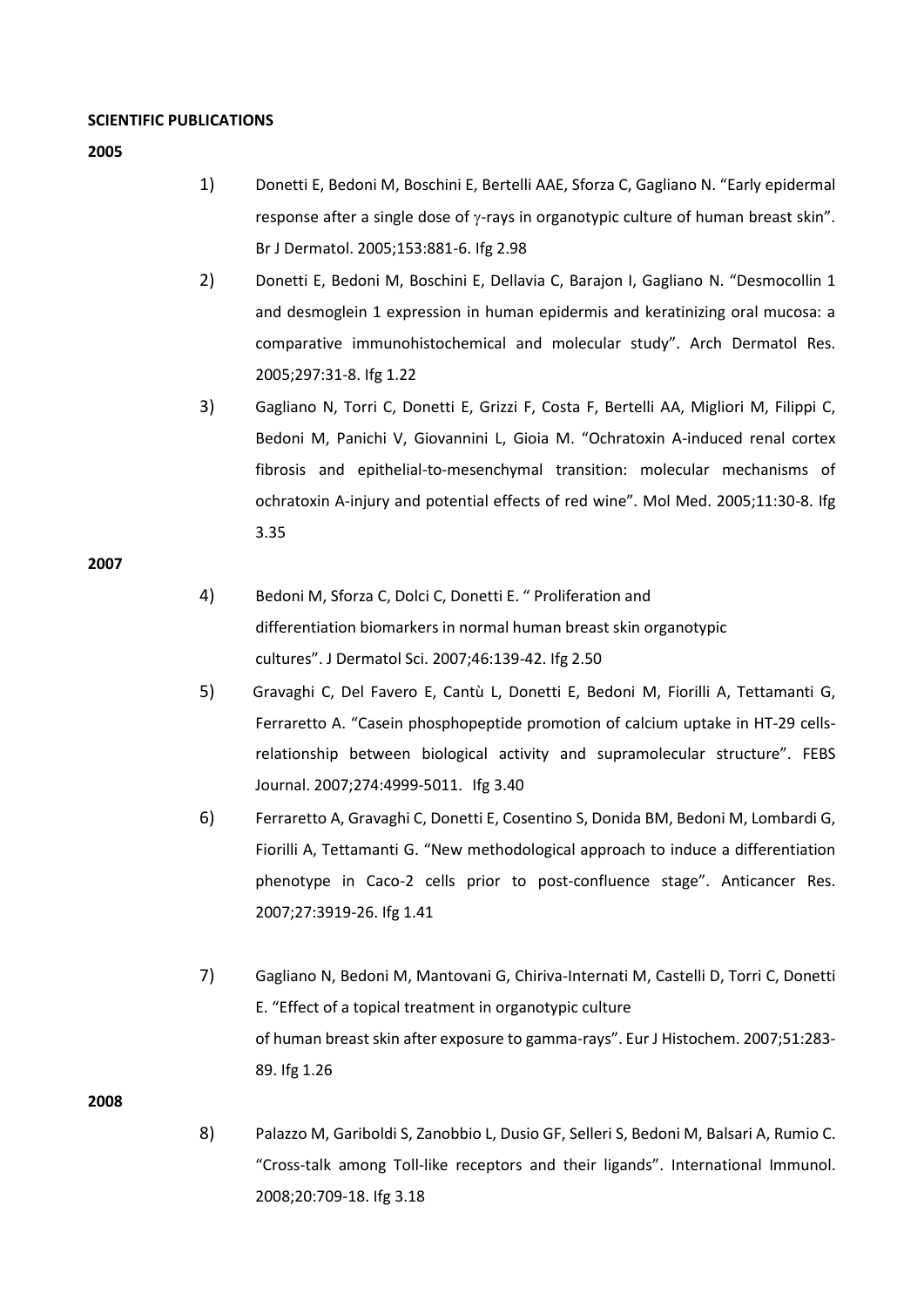- 9) Matteucci M, Casella M, Bedoni M, Donetti E, Fanetti M, De Angelis F, Gramatica F, Di Fabrizio E. "A compact and disposable transdermal drug delivery system". Microelectr Eng. 2008;82:1066-73. Ifg 1.58
- 10) Donetti E, Bedoni M, Guzzi G, Pigatto P, Sforza C. "Burning mouth syndrome possibly linked with an amalgam tattoo: clinical and ultrastructural evidence". Eur J Dermatol. 2008;18:723-4. Ifg 1.97

#### **2009**

- 11) Corsini E, Racchi M, Lucchi L, Donetti E, Bedoni M, Viviani B, Galli CL, Marinovich M. "Skin immunosenescence: decreased receptor for activated C kinase-1 expression correlates with defective tumor necrosis factor-alpha production in epidermal cells". Br J Dermatol. 2009;160:16-25. Ifg 3.49
- 12) Donetti E, Bedoni M, Capone P, Gualerzi A, Tartaglia G, Sforza C. "An in vitro model of human oral explants to study early effects of radiation mucositis." Eur J Oral Sci.; 2009;117:169-174. Ifg 1.96

**2010**

- 13) Cosentino S, Gravaghi C, Donetti E, Donida BM, Lombardi G, Bedoni M, Fiorilli A, Tettamanti G, Ferraretto A. " Casein phosphopetide-induced calcium uptake in human intestinal cells lines HT-29 and CACO2 is correlated to cellular differentiation". J Nutr Biochem. 2010; 21:247-254. Ifg 4.54
- 14) Donetti E, Gualerzi A, Bedoni M, Volpari T, Sciarabba M, Tartaglia G, Sforza C. "Desmoglein 3 and keratin 10 expressions are reduced by chronic exposure to cigarette smoke in human keratinized oral mucosa explants". Arch Oral Biol. 2010;55:815-823. Ifg 1.46

**2011**

15) Casella M; Lucotti A; Tommasini M; Bedoni M; Forvi E; Gramatica F; Zerbi G. "Raman and SERS recognition of Beta-Carotene and Haemoglobin fingerprints in Human Whole Blood". Spectrochimica Acta Part A. 2011;79:915-19. Ifg 2.1

- 16) Forvi E; Bedoni M; Carabalona R; Soncini M; Mazzoleni P; Rizzo F; O'Mahony C; Morasso C; Cassarà DG; Gramatica F. "Preliminary technological assessment of microneedles-based dry electrodes for biopotential monitoring in clinical examinations. Sens. Actuators A: Phys. 2012;180:177–186. Ifg. 1,84
- 17) Donetti E, Gualerzi A, Ricceri F, Pescitelli L, Bedoni M, Prignano F. "Etanercept restores a differentiated keratinocyte phenotype in psoriasi human skin: a morphological study". Exp Dermatol: 2012;21:549-551. Ifg. 3.58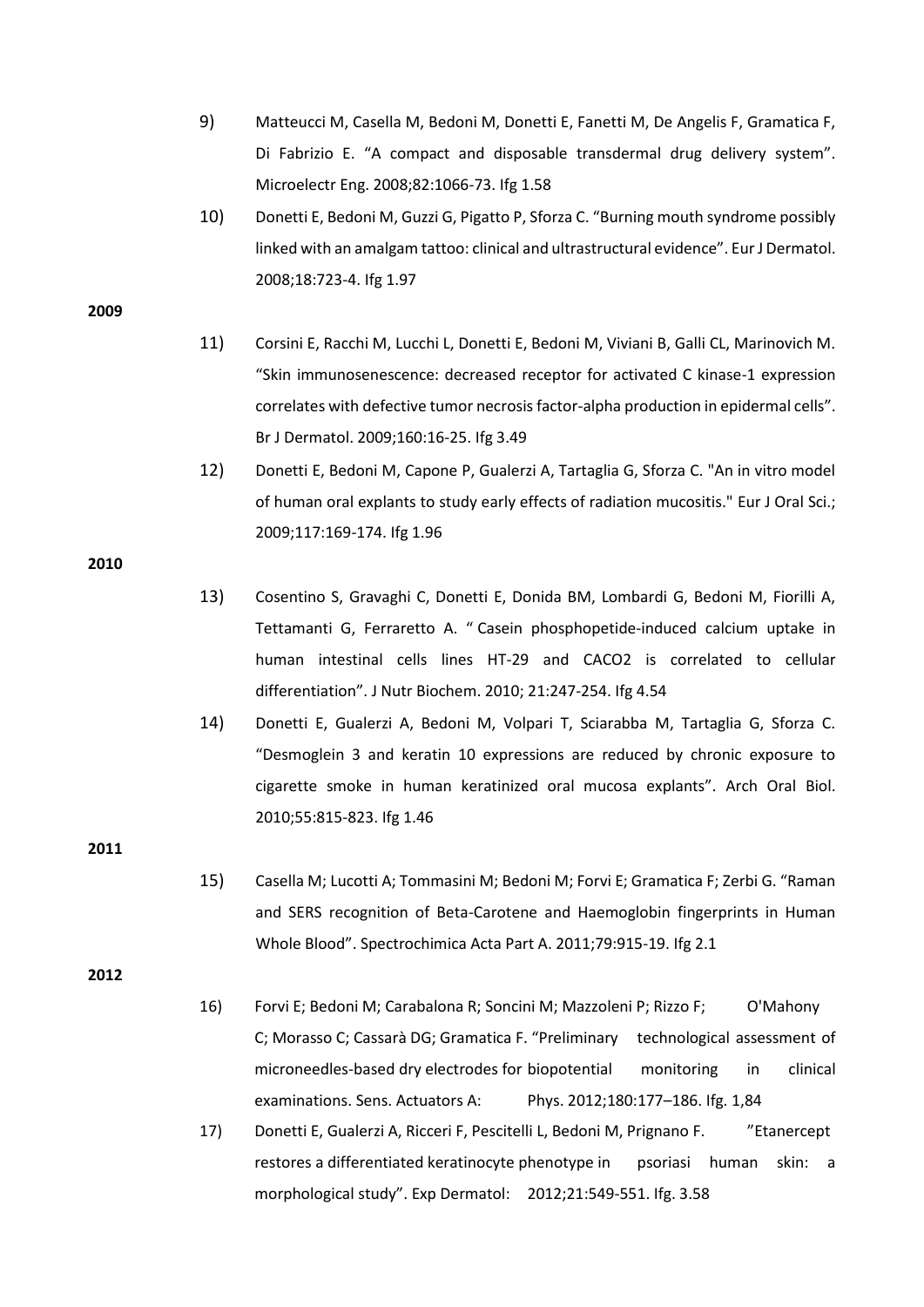- 18) Mehn D, Morasso C, Vanna R, Bedoni M, Prosperi D, Gramatica F. "Immobilized gold nanostars in a paper based test system for Surface Enhanced Raman Spectroscopy". Vib Spectrosc 2013;68:45–50. Ifg. 1.75
- **2014**
- 19) Morasso C, Mehn D, Vanna R, Bedoni M, Forvi E, Colombo M, Prosperi D, Gramatica F. "One-Step Synthesis of Star-Like Gold Nanoparticles for Surface Enhanced Raman Spectroscopy". Mater. Chem. Phys. 2014;143:1215– 21.2013. Ifg. 2.26
- 20) Mehn D., Morasso C., Vanna R., Schiumarini D., Bedoni M., Ciceri F., Gramatica F. "Surface Enhanced Raman Spectroscopy based method for leukemia biomarker detection using magnetic core @ gold shell nanoparticles" BioNanoScience. 2014;4(2):119-127.
- 21) Picciolini S; Mehn D; Morasso C; Vanna R; Bedoni M; Pellacani P; Marchesini G; Valsesia A; Prosperi D; Tresoldi C; et al. ["Polymer nanopillar-gold arrays as surface-enhanced Raman spectroscopy substrate](http://www.experts.scival.com/moh-it/pubDetail.asp?t=pm&id=84908440068&n=Marzia+Bedoni&u_id=6754&oe_id=1&o_id=43)  [for the simultaneous detection of multiple genes](http://www.experts.scival.com/moh-it/pubDetail.asp?t=pm&id=84908440068&n=Marzia+Bedoni&u_id=6754&oe_id=1&o_id=43)" ACS Nano. 2014;8(10):10496- 10506 Ifg.12,88

**2015**

- 22) S. Picciolini,N. Castagnetti, R. Vanna, D. Mehn, M. Bedoni, F. Gramatica, M. Villani, D. Calestani, M. Pavesi, L. Lazzarini, A. Zappettini and C. Morasso. "Branched gold nanoparticles on ZnO 3D architecture as biomedical SERS sensors". RSC Advances. 2015;5(113):93644-93651 Ifg:3,84
- 23) R. Vanna; P. Ronchi; A.T.M. Lenferink; C. Tresoldi; C. Morasso; D. Mehn; M. Bedoni; S. Picciolini; L.W.M.M. Terstappen; F. Ciceri; et al. ["Label-free imaging and identification of typical cells of acute myeloid leukaemia and](http://www.experts.scival.com/moh-it/pubDetail.asp?t=pm&id=84922454165&n=Marzia+Bedoni&u_id=6754&oe_id=1&o_id=43)  [myelodysplastic syndrome by Raman microspectroscopy"](http://www.experts.scival.com/moh-it/pubDetail.asp?t=pm&id=84922454165&n=Marzia+Bedoni&u_id=6754&oe_id=1&o_id=43) Analyst. 2015;140(4):1054-1064. Ifg:4.10
- 24) Santini B; Zanoni I; Marzi R; Cigni C; Bedoni M; Gramatica F; Palugan L; Corsi F; Granucci F; Prosperi D; Colombo M. "Cream Formulation Impact on Topical Administration of Engineered Colloidal Nanoparticles". PlosOne.2015;10(5). Ifg 3,23
- 25) Morasso C; Picciolini S; Schiumarini D; Mehn D; Ojea-Jiménez I; Zanchetta G; Vanna R; Bedoni M; Prosperi D; Gramatica F. "Control of size and aspect ratio in hydroquinone-based synthesis of gold nanorods". Journal of Nanoparticle Research. 2015;17(8). Ifg:2,18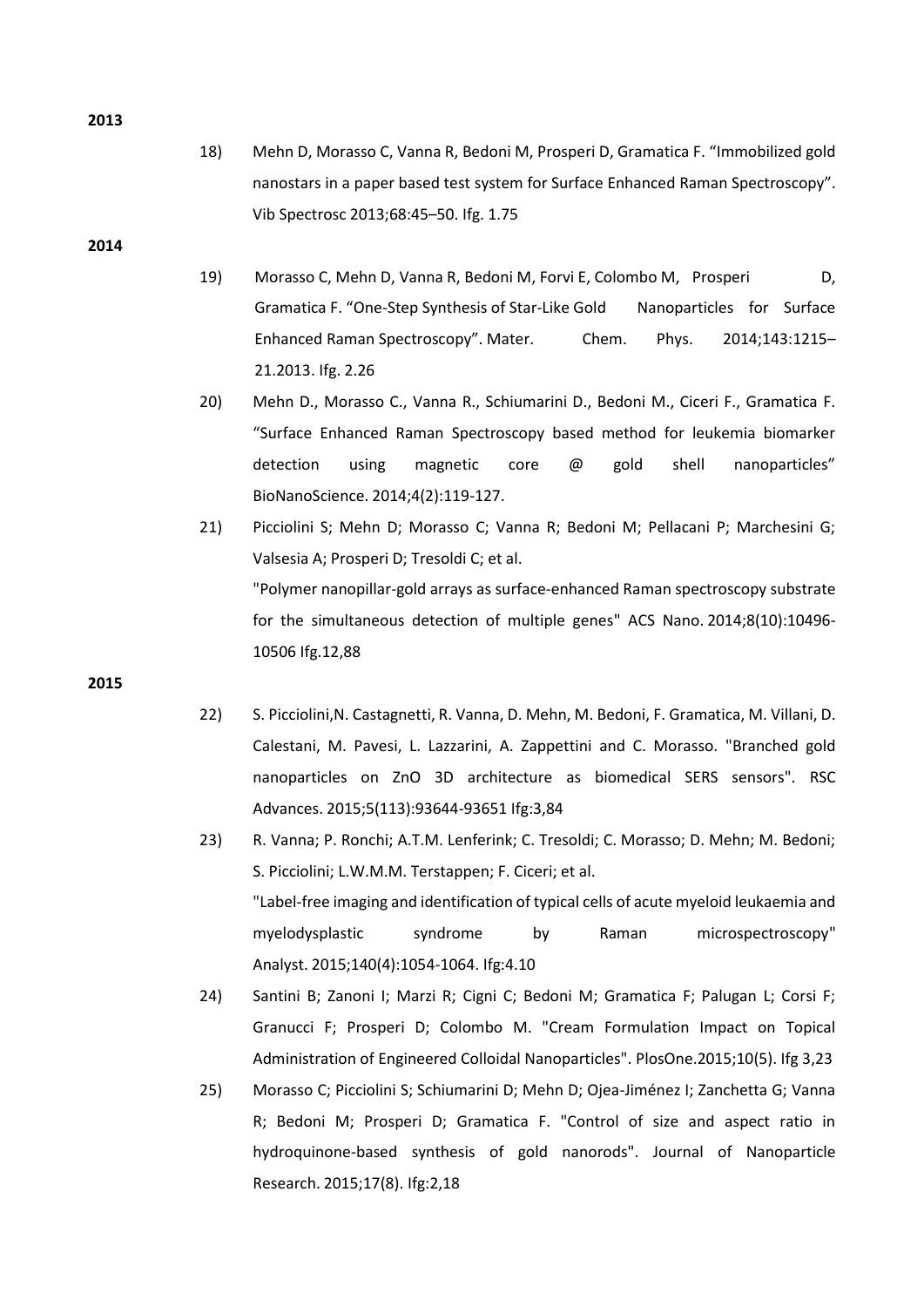26) Gualerzi A, Niada S, Giannasi C, Picciolini S, Morasso C, Vanna R, Rossella V, Masserini M, Bedoni M, Ciceri F, Bernardo ME, Teresa Brini A, Gramatica F. Raman spectroscopy uncovers biochemical tissue-related features of extracellular vesicles from mesenchymal stromal cells. Sci Rep 2017;29(1):9820 Ifg 4.26

**2018**

27) Picciolini, S., Gualerzi, A., Vanna, R., Sguassero, A., Gramatica, F., Bedoni, M., Masserini, M; Morasso, CF. Detection and characterization of different brain-derived subpopulations of plasma exosomes by Surface Plasmon Resonance imaging. Nalytical Chemistry;90(15):8873-8880. Ifg 6.04

**2019**

- 28) Sguassero, A., Artiga, Á., Morasso, C., Jimenez, R. R., Rapún, R. M., Mancuso, R., Agostini, S., Hernis, A., Abols, A., Linē, A., Gualerzi, A., Picciolini, S., Bedoni, M., Rovaris, M., Gramatica, F., de la Fuente, J. M. & Vanna, R. A simple and universal enzyme-free approach for the detection of multiple microRNAs using a single nanostructured enhancer of surface plasmon resonance imaging. Anal Bioanal Chem. 2019. 411(9), pp. 1873-1885 Ifg 3.31
- 29) Gualerzi, A., Kooijmans, S. A. A., Niada, S., Picciolini, S., Brini, A. T., Camussi, G. & Bedoni, M[.Raman spectroscopy as a quick tool to assess purity of extracellular vesicle](https://moh-it.pure.elsevier.com/en/publications/raman-spectroscopy-as-a-quick-tool-to-assess-purity-of-extracellu)  [preparations and predict their functionality.](https://moh-it.pure.elsevier.com/en/publications/raman-spectroscopy-as-a-quick-tool-to-assess-purity-of-extracellu), 2019, Journal of Extracellular Vesicles. 8, 1, 1568780. Ifg 11
- 30) Gualerzi, A., Picciolini, S., Carlomagno, C., Terenzi, F., Ramat, S., Sorbi, S., Bedoni, M. Raman profiling of circulating extracellular vesicles for the stratification of Parkinson's patients (2019) Nanomedicine: Nanotechnology, Biology, and Medicine, 22, art. no. 102097,

**2020**

- 31) Carlomagno C, Banfi PI, Gualerzi A, Picciolini S, Volpato E, Lax A, Colombo E, Ticozzi N, Verde F, Silvani V, Bedoni M. "Human salivary Raman fingerprint as biomarker for the diagnosis of Amyotrophic Lateral Sclerosis". Scientific Reports, 2020, 10(1),10175
- 32) Willett NJ, Boninger ML, et al. "[Taking the Next Steps in Regenerative Rehabilitation:](https://www.sciencedirect.com/science/article/pii/S0003999320300794?dgcid=coauthor)  [Establishment of a New Inter](https://www.sciencedirect.com/science/article/pii/S0003999320300794?dgcid=coauthor)disciplinary Field" Archives of Physical Medicine and Rehabilitation Volume 101, Issue 5, 2020, Pages 917-923.
- 33) Gori A, Romanato A, Bergamaschi G, Strada A, Gagni P, Frigerio R, Brambilla D, Vago R, Galbiati S, Picciolini S, Bedoni M, Daaboul G, Chiari M, Cretich M. "[Membrane-](https://www.tandfonline.com/doi/pdf/10.1080/20013078.2020.1751428?needAccess=true)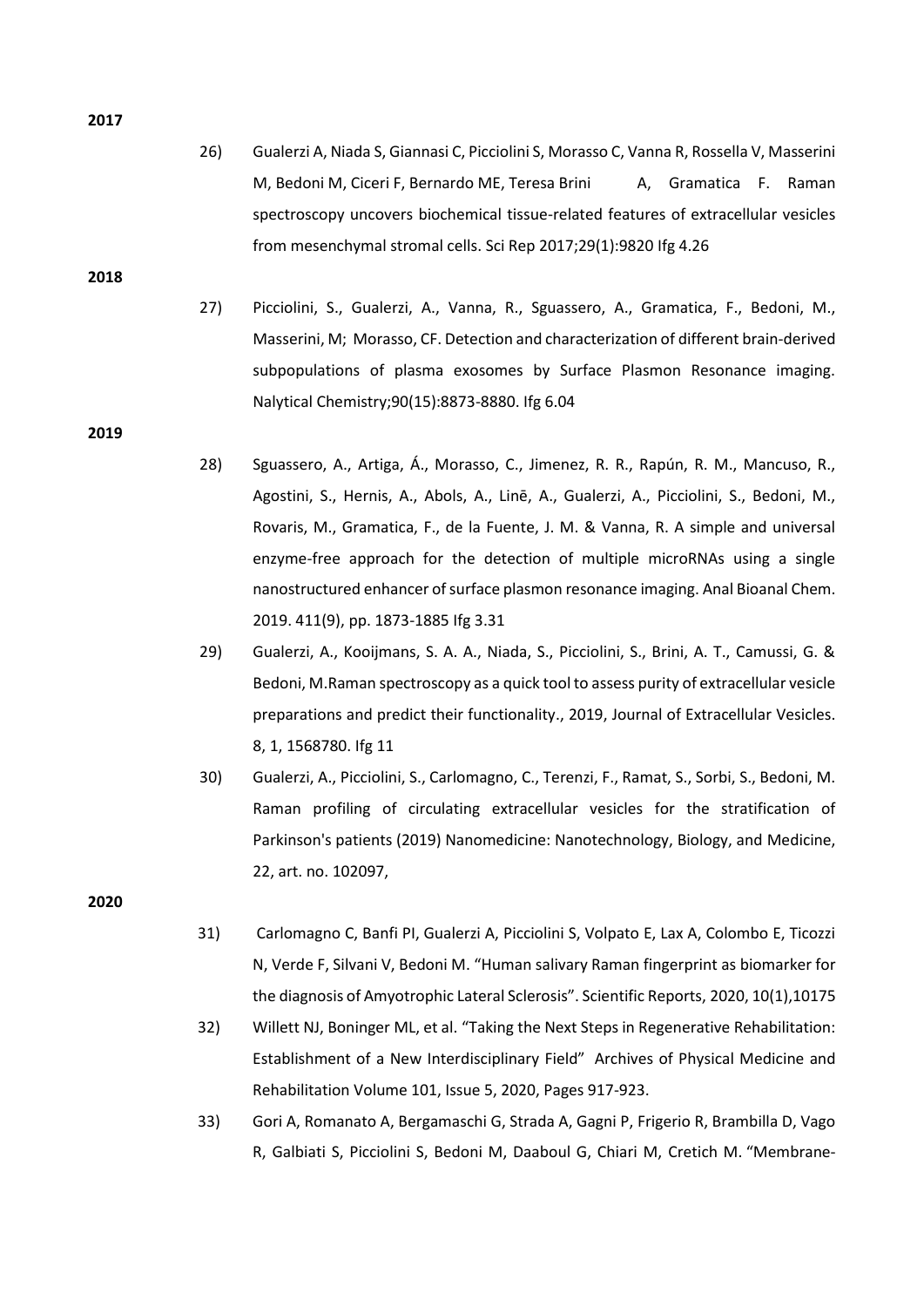[binding peptides for extracellular vesicles on-](https://www.tandfonline.com/doi/pdf/10.1080/20013078.2020.1751428?needAccess=true)chip analysis." Journal of Extracellular Vesicles, 2020, 9, 1751428; doi: 10.1080/20013078.2020.1751428

- 34) Carlomagno C, Cabinio M, Picciolini S, Gualerzi A, Baglio F, Bedoni M. "[SERS-based](http://www.labion.eu/news/labion-sers-analysis-published-journal-biophotonics/)  [biosensor for Alzheimer disease evaluation through the fast analysis of human](http://www.labion.eu/news/labion-sers-analysis-published-journal-biophotonics/)  [serum".](http://www.labion.eu/news/labion-sers-analysis-published-journal-biophotonics/) J Biophotonics. 2020 Volume 13, Issue 3, 1 March 2020, Article number e201960033
- 35) Cheuy V, Picciolini S, Bedoni M. " Progressing the field of regenerative rehabilitation through novel interdisciplinary interaction", NPJ Regenerative Medicine 2020. <https://doi.org/10.1038/s41536-020-00102-2>
- 36) Randelli F, Sartori P, Carlomagno C, Bedoni M, Menon A, Vezzoli E, Sommariva M and Gagliano N. "The Collagen-Based Medical Device MD-Tissue Acts as a Mechanical Scaffold Influencing Morpho-Functional Properties of Cultured Human Tenocytes". Cells 2020, 9, 2641; doi:10.3390/cells9122641

- 37) Carlomagno C°, Giannasi C°, Niada S, Bedoni M, Gualerzi A\*, Brini AT\*. Raman fingerprint of extracellular vesicles and conditioned media for the reproducibility assessment of cell-free therapeutics. Frontiers in Bioengineering and Biotechnology, 2021; ID: 640617 (°,\* equal contribution) doi: 10.3389/fbioe.2021.640617
- 38) Carlomagno C, Gualerzi A, Picciolini S, Rodà F, Banfi PI, Lax A, Bedoni M. Characterization of the COPD Salivary Fingerprint through Surface Enhanced Raman Spectroscopy. Diagnostics, 2021. ID: diagnostics-1140688. doi: 10.3390/diagnostics11030508
- 39) Carlomagno C, Bertazioli D, Gualerzi A, Picciolini S, Banfi PI, Lax A, Messina E, Navarro J, Bianchi L, Caronni A, Marenco F, Monteleone S, Arienti C, Bedoni M. COVID-19 salivary Raman fingerprint: innovative approach for the detection of current and past SARS-CoV-2 infections. Scientific Reports, 2021. doi: 10.1038/s41598-021-84565-3
- 40) Picciolini S, Gualerzi A, Carlomagno C, Cabinio M, Sorrentino S, Baglio F, Bedoni M. An SPRi-based biosensor pilot study: Analysis of multiple circulating extracellular vesicles and hippocampal volume in Alzheimer's disease. JPBA 2021; 192: 113649; doi.org/10.1016/j.jpba.2020.113649
- 41) Biophotonics for diagnostic detection of extracellular vesicles. Gualerzi, A., Picciolini, S., Carlomagno, C., Rodà, F., Bedoni, M. Advanced Drug Delivery Reviews, 2021, 174, pp. 229–249.